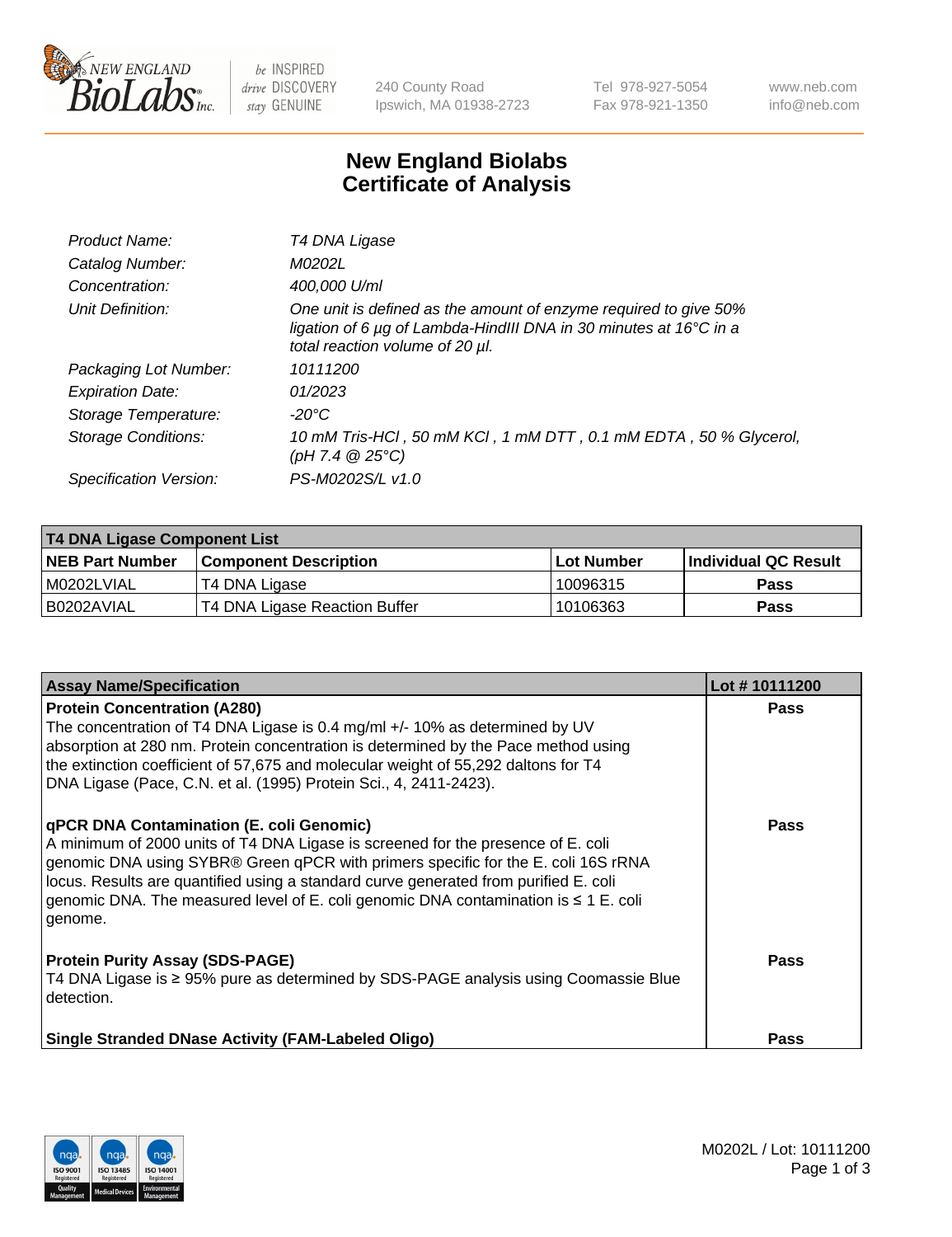

be INSPIRED drive DISCOVERY stay GENUINE

240 County Road Ipswich, MA 01938-2723 Tel 978-927-5054 Fax 978-921-1350

www.neb.com info@neb.com

| <b>Assay Name/Specification</b>                                                                                                                                                                                                                                                                                                                                      | Lot #10111200 |
|----------------------------------------------------------------------------------------------------------------------------------------------------------------------------------------------------------------------------------------------------------------------------------------------------------------------------------------------------------------------|---------------|
| A 50 µl reaction in CutSmart® Buffer containing a 20 nM solution of a fluorescent<br>internal labeled oligonucleotide and a minimum of 10,000 units of T4 DNA Ligase<br>incubated for 16 hours at 37°C yields <5% degradation as determined by capillary<br>electrophoresis.                                                                                         |               |
| <b>RNase Activity (Extended Digestion)</b><br>A 10 µl reaction in NEBuffer 4 containing 40 ng of a 300 base single-stranded RNA<br>and a minimum of 1 µl of T4 DNA Ligase is incubated at 37°C. After incubation for 16<br>hours, >90% of the substrate RNA remains intact as determined by gel electrophoresis<br>using fluorescent detection.                      | <b>Pass</b>   |
| Double Stranded DNase Activity (Labeled Oligo)<br>A 50 µl reaction in CutSmart® Buffer containing a 20 nM solution of a fluorescent<br>labeled double-stranded oligonucleotide containing a blunt end and a minimum of<br>10,000 units of T4 DNA Ligase incubated for 16 hours at 37°C yields <5% degradation<br>as determined by capillary electrophoresis.         | <b>Pass</b>   |
| <b>DNase Activity (Labeled Oligo, 5' extension)</b><br>A 50 µl reaction in CutSmart® Buffer containing a 20 nM solution of a fluorescent<br>labeled double-stranded oligonucleotide containing a 5' extension and a minimum of<br>10,000 units of T4 DNA Ligase incubated for 16 hours at 37°C yields <5% degradation<br>as determined by capillary electrophoresis. | <b>Pass</b>   |
| <b>DNase Activity (Labeled Oligo, 3' extension)</b><br>A 50 µl reaction in CutSmart® Buffer containing a 20 nM solution of a fluorescent<br>labeled double-stranded oligonucleotide containing a 3' extension and a minimum of<br>10,000 units of T4 DNA Ligase incubated for 16 hours at 37°C yields <5% degradation<br>as determined by capillary electrophoresis. | <b>Pass</b>   |
| <b>Exonuclease Activity (Radioactivity Release)</b><br>A 50 µl reaction in NEBuffer 1 containing 1 µg of a mixture of single and<br>double-stranded [3H] E. coli DNA and a minimum of 2000 units of T4 DNA Ligase<br>incubated for 4 hours at 37°C releases <0.1% of the total radioactivity.                                                                        | <b>Pass</b>   |
| <b>Endonuclease Activity (Nicking)</b><br>A 50 µl reaction in NEBuffer 1 containing 1 µg of supercoiled PhiX174 DNA and a<br>minimum of 2000 units of T4 DNA Ligase incubated for 4 hours at 37°C results in <10%<br>conversion to the nicked form as determined by agarose gel electrophoresis.                                                                     | <b>Pass</b>   |
| <b>Non-Specific DNase Activity (16 Hour)</b><br>A 50 µl reaction in NEBuffer 1 containing 1 µg of CIP-treated Lambda-HindIII DNA and<br>a minimum of 2000 units of T4 DNA Ligase incubated for 16 hours at 37°C results in a<br>DNA pattern free of detectable nuclease degradation as determined by agarose gel                                                     | <b>Pass</b>   |